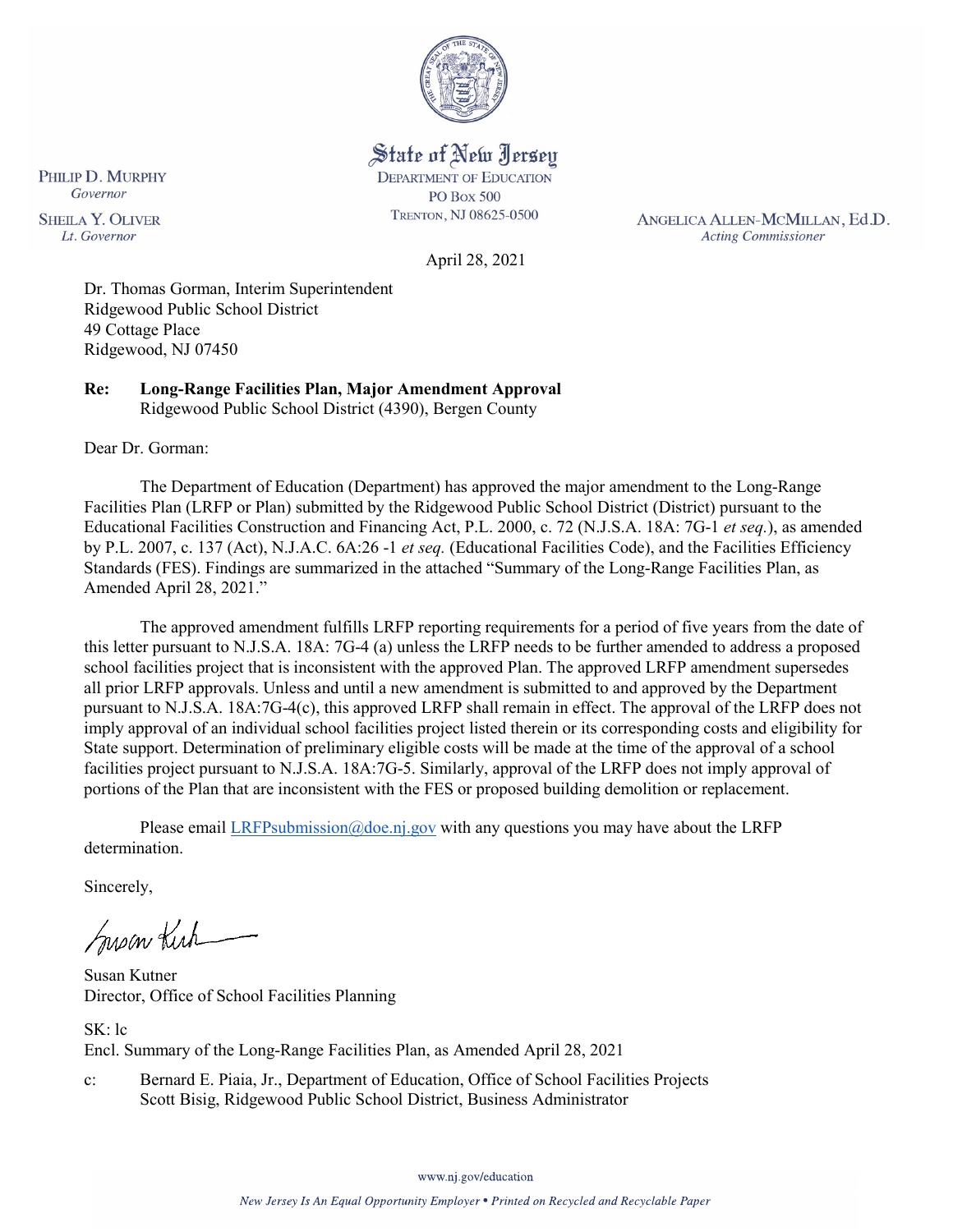# **Ridgewood Public School District (4390) Summary of the Long-Range Facilities Plan, as Amended April 28, 2021**

The Department of Education (Department) has completed its review of the major amendment to the Long-Range Facilities Plan (LRFP or Plan) submitted by the Ridgewood Public School District (District) pursuant to the Educational Facilities Construction and Financing Act, P.L. 2000, c. 72 (N.J.S.A. 18A: 7G-1 *et seq.*), as amended by P.L. 2007, c. 137 (Act), N.J.A.C. 6A:26-1 et seq. (Educational Facilities Code), and the Facilities Efficiency Standards (FES).

The following provides a summary of the District's approved amended LRFP. The summary is based on the standards set forth in the Act, the Educational Facilities Code, the FES, District-reported information in the Department's LRFP reporting system, and supporting documentation. The referenced reports in *italic* text are standard reports available on the Department's LRFP website.

#### **1. Inventory Overview**

The District is classified as a Regular Operating District (ROD) for funding purposes. It provides services for students in grades PK-12.

The District identified existing and proposed schools, sites, buildings, rooms, and site amenities in its LRFP. Table 1 lists the number of existing and proposed district schools, sites, and buildings. Detailed information can be found in the *School Asset Inventory Report* and the *Site Asset Inventory Report.*

**As directed by the Department, school facilities projects that have received initial approval by the Department and have been approved by the voters, if applicable, are represented as "existing" in the LRFP.** Approved projects that include new construction and/or the reconfiguration/reassignment of existing program space are as follows: school name and scope description (year approved) or n/a.

| Category                                     | <b>Existing</b> | <b>Proposed</b> |
|----------------------------------------------|-----------------|-----------------|
| Number of Schools (assigned DOE school code) |                 | 10              |
| Number of School Buildings <sup>1</sup>      |                 | ГO              |
| Number of Non-School Buildings <sup>2</sup>  |                 |                 |
| Number of Vacant Buildings                   |                 |                 |
| Number of Sites                              |                 |                 |

#### **Table 1: Number of Schools, School Buildings, and Sites**

Based on the existing facilities inventory submitted by the District:

- Schools using leased buildings (short or long-term):  $n/a$
- Schools using temporary classroom units (TCUs), excluding TCUs supporting construction:  $n/a$
- Vacant/unassigned school buildings:  $n/a$

 $\overline{a}$ 

<span id="page-1-1"></span><span id="page-1-0"></span>*<sup>1</sup>* Includes district-owned buildings and long-term leases serving students in district-operated programs

<sup>&</sup>lt;sup>2</sup> Includes occupied district-owned buildings not associated with a school, such as administrative buildings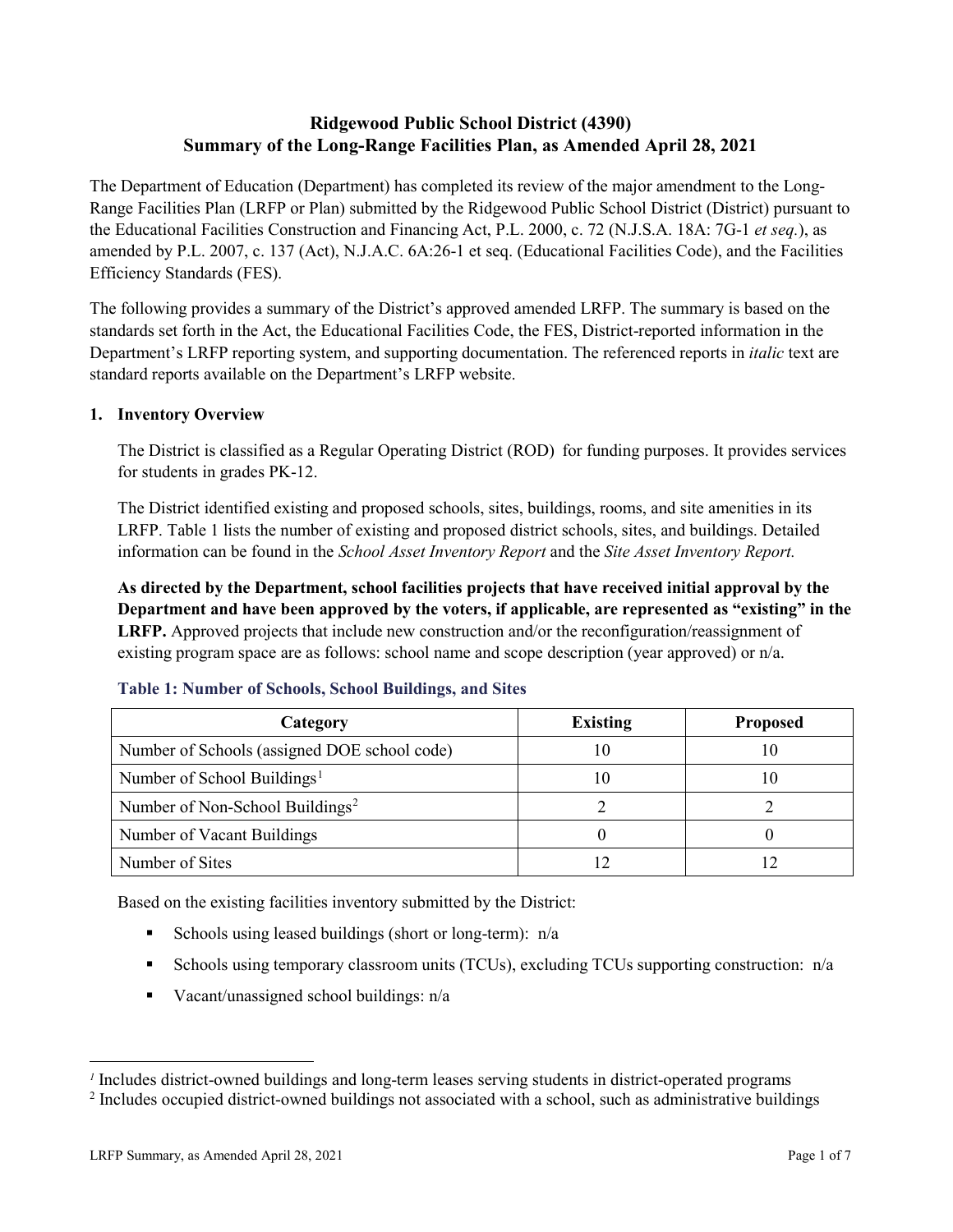Findings:

The Department has determined that the proposed inventory is adequate for approval of the District's LRFP amendment. However, the LRFP determination does not imply approval of an individual school facilities project listed within the LRFP; the District must submit individual project applications for project approval.

# **2. District Enrollments**

The District determined the number of students, or "proposed enrollments," to be accommodated for LRFP planning purposes on a district-wide basis and in each school.

The Department minimally requires the submission of a standard cohort-survival projection using historic enrollment data from the Application for School State Aid (ASSA) or NJ Smart. The cohort-survival method projection method forecasts future students based upon the survival of the existing student population as it moves from grade to grade. A survival ratio of less than 1.00 indicates a loss of students, while a survival ratio of more than 1.00 indicates the class size is increasing. For example, if a survival ratio tracking first to second grade is computed to be 1.05, the grade size is increasing by 5% from one year to the next. The cohort-survival projection methodology works well for communities with stable demographic conditions. Atypical events impacting housing or enrollments, such as an economic downturn that halts new housing construction or the opening of a charter or private school, typically makes a cohort-survival projection less reliable.

#### **Proposed enrollments are based on a standard cohort-survival enrollment projection.**

Adequate supporting documentation was submitted to the Department to justify the proposed enrollments. Table 2 provides a comparison of existing and projected enrollments. All totals include special education students.

|                              | <b>Existing Enrollments</b> | <b>District Proposed Enrollments</b> |
|------------------------------|-----------------------------|--------------------------------------|
| <b>Grades</b>                | 2019-2020                   | 2023-2024                            |
| PK (excl. private providers) | 82                          | 80                                   |
| Grades K to 5                | 2,471                       | 2,407                                |
| Grades 6 to 8                | 1,357                       | 1,276                                |
| Grades 9 to 12               | 1,789                       | 1,686                                |
| <b>Totals PK to 12</b>       | 5,699                       | 5,450                                |

# **Table 2: Enrollments**

Findings:

The Department has determined the District's proposed enrollments to be acceptable for approval of the District's LRFP amendment. The Department will require a current enrollment projection at the time an application for a school facilities project is submitted incorporating the District's most recent enrollments in order to verify that the LRFP's planned capacity is appropriate for the updated enrollments.

# **3. District Practices Capacity**

Based on information provided in the room inventories, District Practices Capacity was calculated for each school building to determine whether adequate capacity is proposed for the projected enrollments based on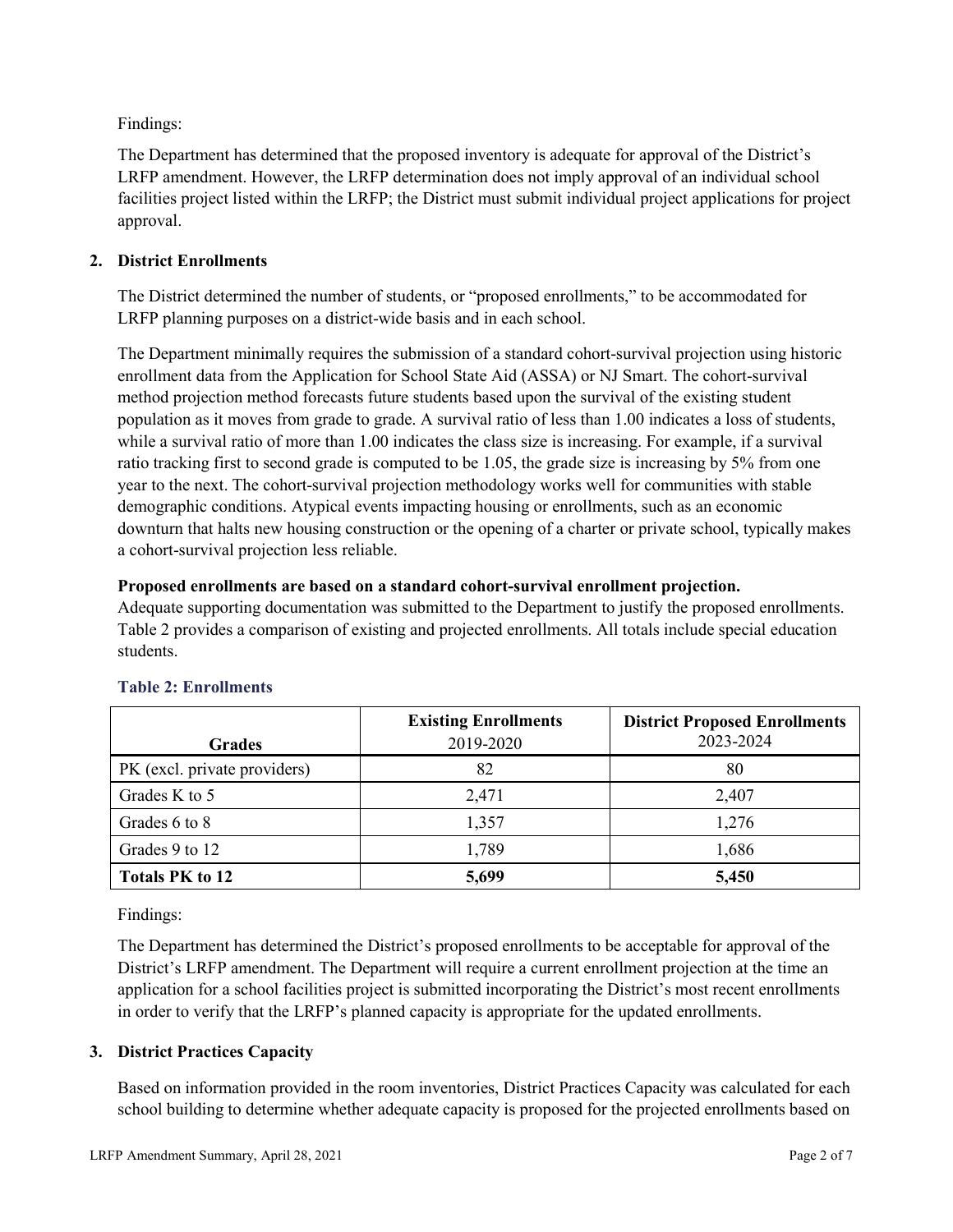district scheduling and class size practices. The capacity totals assume instructional buildings can be fully utilized regardless of school sending areas, transportation, and other operational issues. The calculations only consider district-owned buildings and long-term leases; short term leases and temporary buildings are excluded. **A capacity utilization factor of 90% for classrooms serving grades K-8 and 85% for classrooms serving grades 9-12 is applied in accordance with the FES.** No capacity utilization factor is applied to preschool classrooms.

In certain cases, districts may achieve adequate District Practices Capacity to accommodate enrollments but provide inadequate square feet per student in accordance with the FES, resulting in educational adequacy issues and "Unhoused Students." Unhoused students are considered in the "Functional Capacity" calculations used to determine potential State support for school facilities projects and are analyzed in Section 4.

Table 3 provides a summary of proposed enrollments and existing and proposed District-wide capacities. Detailed information can be found in the LRFP website reports titled *FES and District Practices Capacity Report, Existing Rooms Inventory Report, and Proposed Rooms Inventory Report.*

| <b>Grades</b>              | <b>Proposed</b><br><b>Enrollments</b> | <b>Existing</b><br><b>District</b><br><b>Practices</b><br>Capacity | <b>Existing</b><br>Deviation* | <b>Proposed</b><br><b>District</b><br><b>Practices</b><br>Capacity | <b>Proposed</b><br>Deviation* |
|----------------------------|---------------------------------------|--------------------------------------------------------------------|-------------------------------|--------------------------------------------------------------------|-------------------------------|
| Elementary ( $PK$ to 5)    | 2,487                                 | 2,510.10                                                           | 23.10                         | 2,510.10                                                           | 23.10                         |
| Middle $(6 \text{ to } 8)$ | 1,277                                 | 1,321.25                                                           | 44.25                         | 1,321.25                                                           | 44.25                         |
| High $(9 \text{ to } 12)$  | 1,686                                 | 1,713.60                                                           | 27.60                         | 1,713.60                                                           | 27.60                         |
| <b>District Totals</b>     | 5,450                                 | 5,544.95                                                           | 94.95                         | 5,544.95                                                           | 94.95                         |

# **Table 3: District Practices Capacity Analysis**

*\* Positive numbers signify surplus capacity; negative numbers signify inadequate capacity. Negative values for District Practices capacity are acceptable for approval if proposed enrollments do not exceed 100% capacity utilization.*

Considerations:

- Based on the proposed enrollments and existing room inventories, the District is projected to have inadequate capacity for the following grade groups, assuming all school buildings can be fully utilized: n/a
- Adequate justification has been provided by the District if the proposed capacity for a school significantly deviates from the proposed enrollments. Generally, surplus capacity is acceptable for LRFP approval if additional capacity is not proposed through new construction.

# Findings:

The Department has determined that proposed District capacity, in accordance with the proposed enrollments, is adequate for approval of the District's LRFP amendment. The Department will require a current enrollment projection at the time an application for a school facilities project is submitted, incorporating the District's most recent Fall Enrollment Report, in order to verify that the LRFP's planned capacity meets the District's updated enrollments.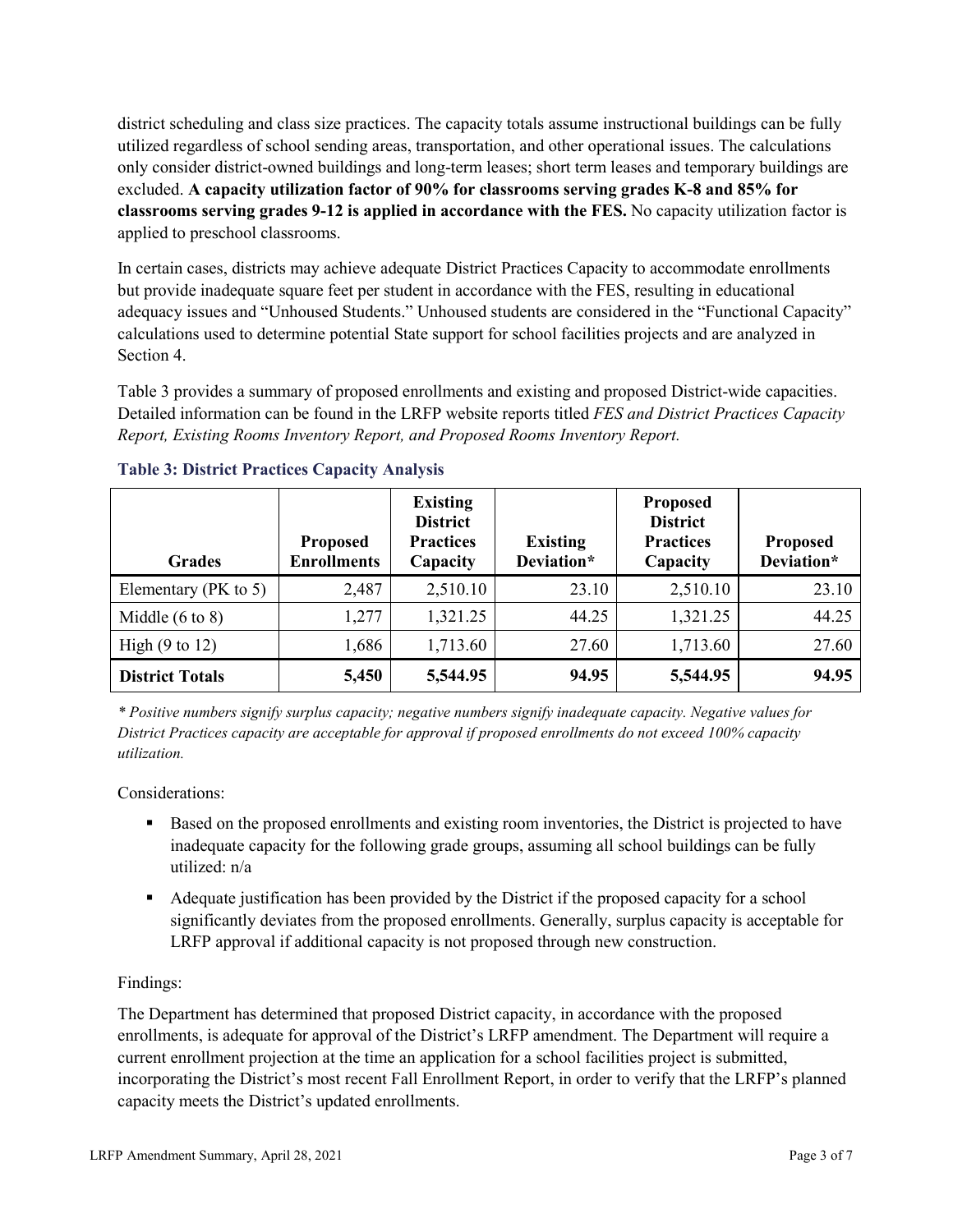# **4. New Construction Funding Eligibility**

*Functional Capacity* was calculated and compared to the proposed enrollments to provide a **preliminary estimate** of Unhoused Students and new construction funding eligibility. **A final determination will be made at the time of project application approval.**

*Functional Capacity* is the adjusted gross square footage of a school building *(total gross square feet minus excluded space)* divided by the minimum area allowance per full-time equivalent student for the grade level contained therein. *Unhoused Students* is the number of students projected to be enrolled in the District that exceeds the Functional Capacity of the District's schools pursuant to N.J.A.C. 6A:26-2.2(c). *Excluded Square Feet* includes (1) square footage exceeding the FES for any pre-kindergarten, kindergarten, general education, or self-contained special education classroom; (2) grossing factor square footage *(corridors, stairs, mechanical rooms, etc.)* that exceeds the FES allowance, and (3) square feet proposed to be demolished or discontinued from use. Excluded square feet may be revised during the review process for individual school facilities projects.

Table 4 provides a preliminary assessment of the Functional Capacity, Unhoused Students, and Estimated Maximum Approved Area for Unhoused Students for each FES grade group. The calculations exclude temporary facilities and short-term leased buildings. School buildings proposed for whole or partial demolition or reassignment to a non-school use are excluded from the calculations pending project application review. If a building is proposed to be reassigned to a different school, the square footage is applied to the proposed grades after reassignment. Buildings that are not assigned to a school are excluded from the calculations. In addition, only preschool students eligible for state funding (former ECPA students) are included. Detailed information concerning the calculations can be found in the *Functional Capacity and Unhoused Students Report* and the *Excluded Square Footage Report.*

| Category                                     | $PK/K$ to 5 | 6 to 8   | 9 to 12   | <b>Total</b> |
|----------------------------------------------|-------------|----------|-----------|--------------|
| Eligible PK /K-12 Proposed Enrollments       | 2,487       | 1,277    | 1,686     |              |
| FES Area Allowance (SF/student)              | 125.00      | 134.00   | 151.00    |              |
| <b>Prior to Completion of Proposed Work:</b> |             |          |           |              |
| <b>Existing Gross Square Feet</b>            | 308,346     | 225,150  | 215,717   | 749,213      |
| <b>Adjusted Gross Square Feet</b>            | 294,011     | 220,447  | 211,993   | 726,451      |
| <b>Adjusted Functional Capacity</b>          | 2,352.09    | 1,645.13 | 1,403.93  |              |
| <b>Unhoused Students</b>                     | 134.91      | 0.00     | 282.07    |              |
| Est. Max. Area for Unhoused Students         | 16,863.75   | 0.00     | 42,593.00 |              |
| <b>After Completion of Proposed Work:</b>    |             |          |           |              |
| Gross Square Feet                            | 308,346     | 225,150  | 262,730   | 796,226      |
| New Gross Square Feet                        | $\theta$    | $\theta$ | 47,013    | 47,013       |
| <b>Adjusted Gross Square Feet</b>            | 294,011     | 220,447  | 259,006   | 773,464      |
| <b>Functional Capacity</b>                   | 2,352.09    | 1,645.13 | 1,715.27  |              |
| <b>Unhoused Students after Construction</b>  | 134.91      | 0.00     | 0.00      |              |
| Est. Max. Area Remaining                     | 16,863.75   | 0.00     | 0.00      |              |

#### **Table 4: Estimated Maximum Approved Area for Unhoused Students**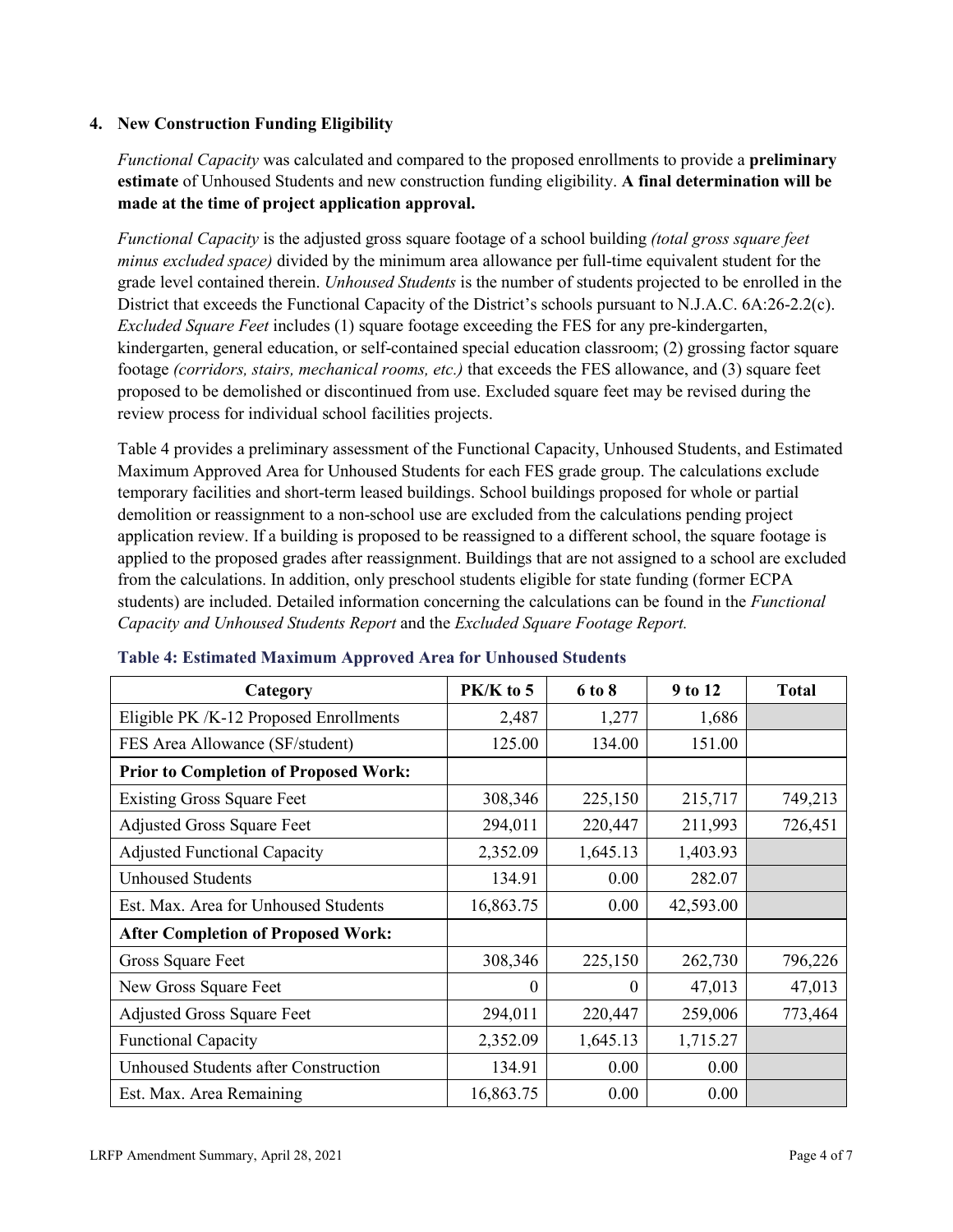Facilities used for non-instructional or non-educational purposes are ineligible for State support under the Act. However, projects for such facilities shall be reviewed by the Department to determine whether they are consistent with the District's LRFP and whether the facility, if it is to house students (full or part time) conforms to educational adequacy requirements. These projects shall conform to all applicable statutes and regulations.

Estimated costs represented in the LRFP by the District are for capital planning purposes only. The estimates are not intended to represent preliminary eligible costs or final eligible costs of approved school facilities projects.

Considerations:

- The District does not have approved projects pending completion, as noted in Section 1, that impact the Functional Capacity calculations.
- **The Functional Capacity calculations** *exclude* square feet proposed for demolition or discontinuation for the following FES grade groups and school buildings pending a feasibility study and project review: n/a.
- Based on the preliminary assessment, the District has Unhoused Students prior to the completion of proposed work for the following FES grade groups: PK-5, 9-12.
- New construction is proposed for the following FES grade groups: 9-12.
- Proposed new construction exceeds the estimated maximum area allowance for Unhoused Students prior to the completion of the proposed work for the following grade groups: 9-12.
- The District, based on the preliminary LRFP assessment, will have Unhoused Students after completion of the proposed LRFP work. If the District is projected to have Unhoused Students, adequate justification has been provided to confirm educational adequacy in accordance with Section 6 of this determination.

# Findings:

Functional Capacity and Unhoused Students calculated in the LRFP are preliminary estimates. Preliminary Eligible Costs (PEC) and Final Eligible Costs (FEC) will be included in the review process for specific school facilities projects. A feasibility study undertaken by the District is required if building demolition or replacement is proposed per N.J.A.C. 6A:26-2.3(b)(10).

# **5. Proposed Work**

The District assessed program space, capacity, and physical plant deficiencies to determine corrective actions. Capital maintenance, or *"system actions,"* address physical plant deficiencies due to operational, building code, and /or life cycle issues. Inventory changes, or *"inventory actions,*" add, alter, or eliminate sites, site amenities, buildings, and/or rooms.

The Act (N.J.S.A. 18A:7G-7b) provides that all school facilities shall be deemed suitable for rehabilitation unless a pre-construction evaluation undertaken by the District demonstrates to the satisfaction of the Commissioner that the structure might pose a risk to the safety of the occupants even after rehabilitation or that rehabilitation is not cost-effective. Pursuant to N.J.A.C. 6A:26-2.3(b)(10), the Commissioner may identify school facilities for which new construction is proposed in lieu of rehabilitation for which it appears from the information presented that new construction is justified, provided, however, that for such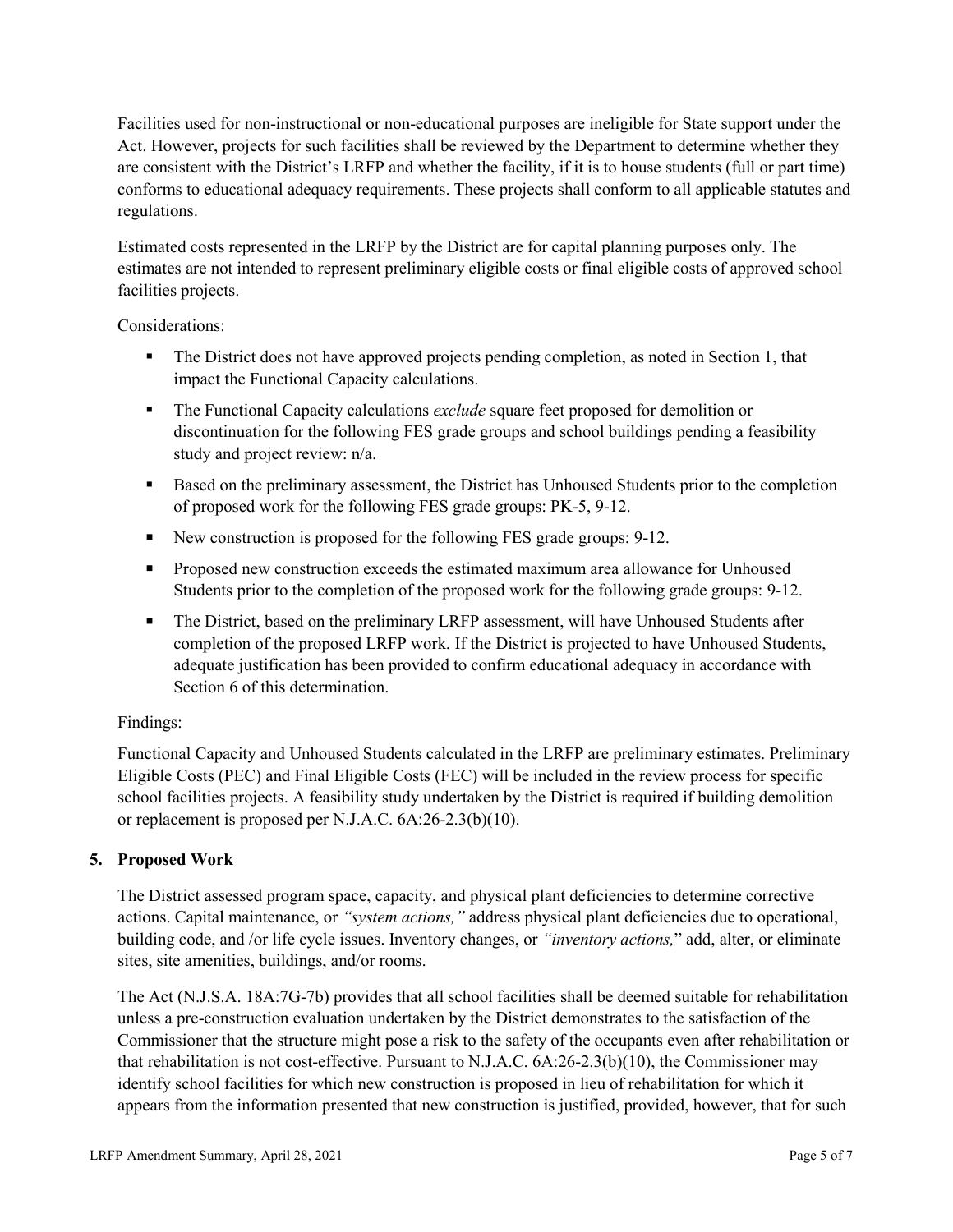school facilities so identified, the District must submit a feasibility study as part of the application for the specific school facilities project. The cost of each proposed building replacement is compared to the cost of additions or rehabilitation required to eliminate health and safety deficiencies and to achieve the District's programmatic model.

Table 5 lists the scope of work proposed for each school based on the building(s) serving their student population. Proposed inventory changes are described in the LRFP website reports titled *"School Asset Inventory Report and "Proposed Room Inventory Report."* Information concerning proposed systems work, or capital maintenance can be found in the "LRFP Systems Action Summary Report."

With the completion of the proposed work, the following schools are proposed to be eliminated:  $n/a$ ; the following schools are proposed to be added: n/a.

| <b>Proposed Scope of Work</b>                                                                  | <b>Applicable Schools</b>                                                                                                                                                                         |
|------------------------------------------------------------------------------------------------|---------------------------------------------------------------------------------------------------------------------------------------------------------------------------------------------------|
| <b>Renovation only</b> (no new construction)                                                   |                                                                                                                                                                                                   |
| System actions only (no inventory actions)                                                     | Benjamin Franklin MS (060), George<br>Washington MS (070), Glen ES (080),<br>Hawes ES (085), Orchard ES (120), Ridge<br>ES (090), Somerville ES (100), Travell ES<br>$(110)$ , Willard ES $(130)$ |
| Existing inventory actions only (no systems actions)                                           | n/a                                                                                                                                                                                               |
| Systems and inventory changes                                                                  | n/a                                                                                                                                                                                               |
| <b>New construction</b>                                                                        |                                                                                                                                                                                                   |
| Building addition only (no systems actions)                                                    | n/a                                                                                                                                                                                               |
| Renovation and building addition (system, existing<br>inventory, and new construction actions) | Ridgewood HS (050)                                                                                                                                                                                |
| New building on existing site                                                                  | n/a                                                                                                                                                                                               |
| New building on new or expanded site                                                           | n/a                                                                                                                                                                                               |
| Site and building disposal (in addition to above scopes)                                       |                                                                                                                                                                                                   |
| Partial building demolition                                                                    | n/a                                                                                                                                                                                               |
| Whole building demolition                                                                      | n/a                                                                                                                                                                                               |
| Site and building disposal or discontinuation of use                                           | n/a                                                                                                                                                                                               |

#### **Table 5: School Building Scope of Work**

Findings:

The Department has determined that the proposed work is adequate for approval of the District's LRFP amendment. However, Department approval of proposed work in the LRFP does not imply the District may proceed with a school facilities project. The District must submit individual project applications with cost estimates for Department project approval. Both school facilities project approval and other capital project review require consistency with the District's approved LRFP.